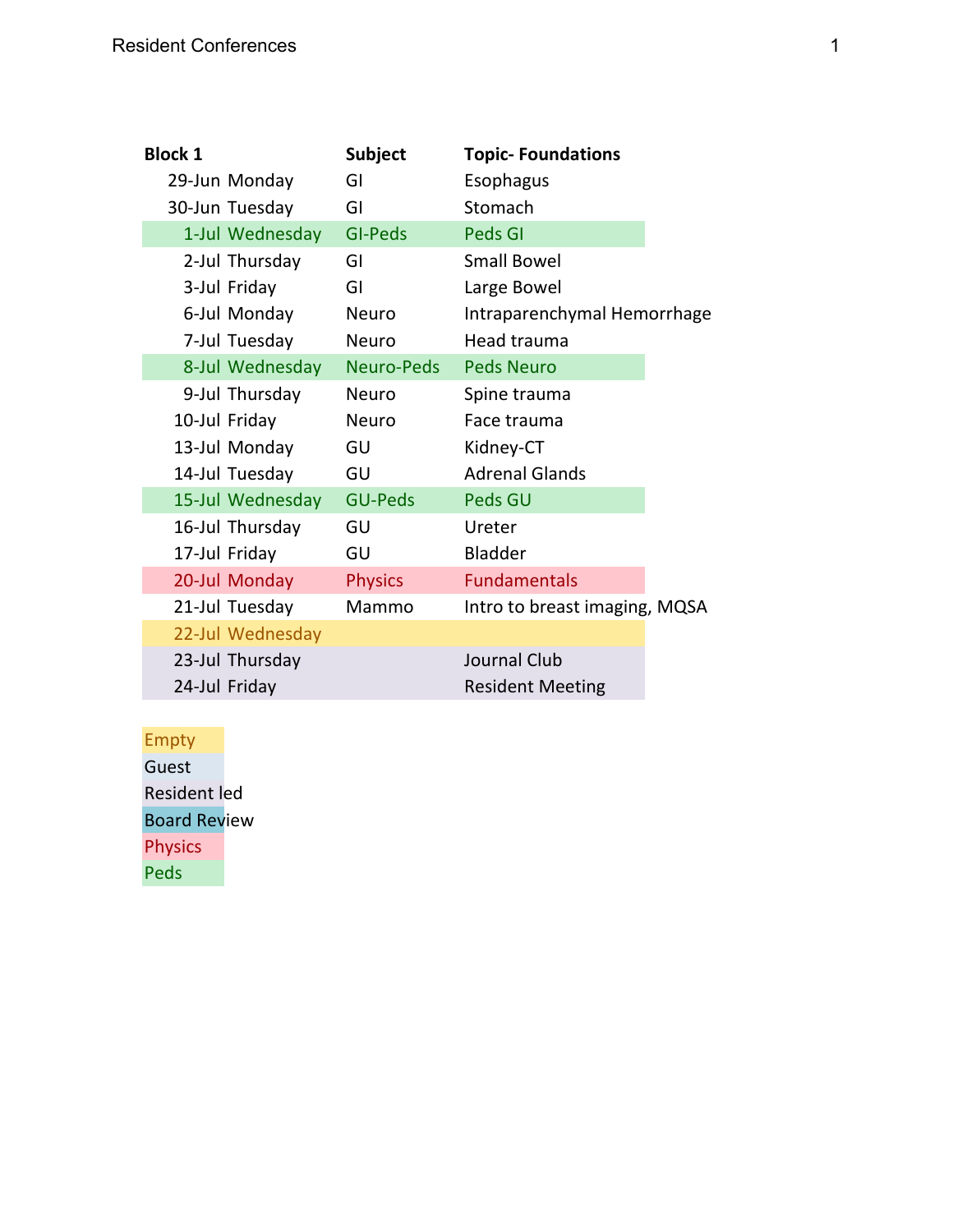| <b>Subject</b>    | <b>Topic - Foundations</b>     |
|-------------------|--------------------------------|
| Chest             | Patterns of lung disease       |
| Chest             | Infection                      |
| <b>Chest-Peds</b> | <b>Peds Chest</b>              |
| Chest             | Pulmonary Edema, ICU imagir    |
| Chest             | Lung cancer                    |
| <b>Nucs</b>       | <b>PET</b>                     |
| <b>Nucs</b>       | Cardiac                        |
| <b>Nucs-Peds</b>  | <b>Peds Nucs</b>               |
| <b>Nucs</b>       | Thyroid, parathyroid           |
| <b>Nucs</b>       | GI                             |
| <b>Physics</b>    | Villafana                      |
| <b>Physics</b>    | Villafana                      |
| <b>Physics</b>    | Villafana                      |
| <b>Physics</b>    | Villafana                      |
| <b>Physics</b>    | Villafana                      |
| <b>Physics</b>    | <b>Fundamentals</b>            |
| Mammo             | <b>Birads Lexicon</b>          |
| Peds              | Intro to Peds Imaging, special |
|                   | Journal Club                   |
|                   | <b>Resident Meeting</b>        |
|                   |                                |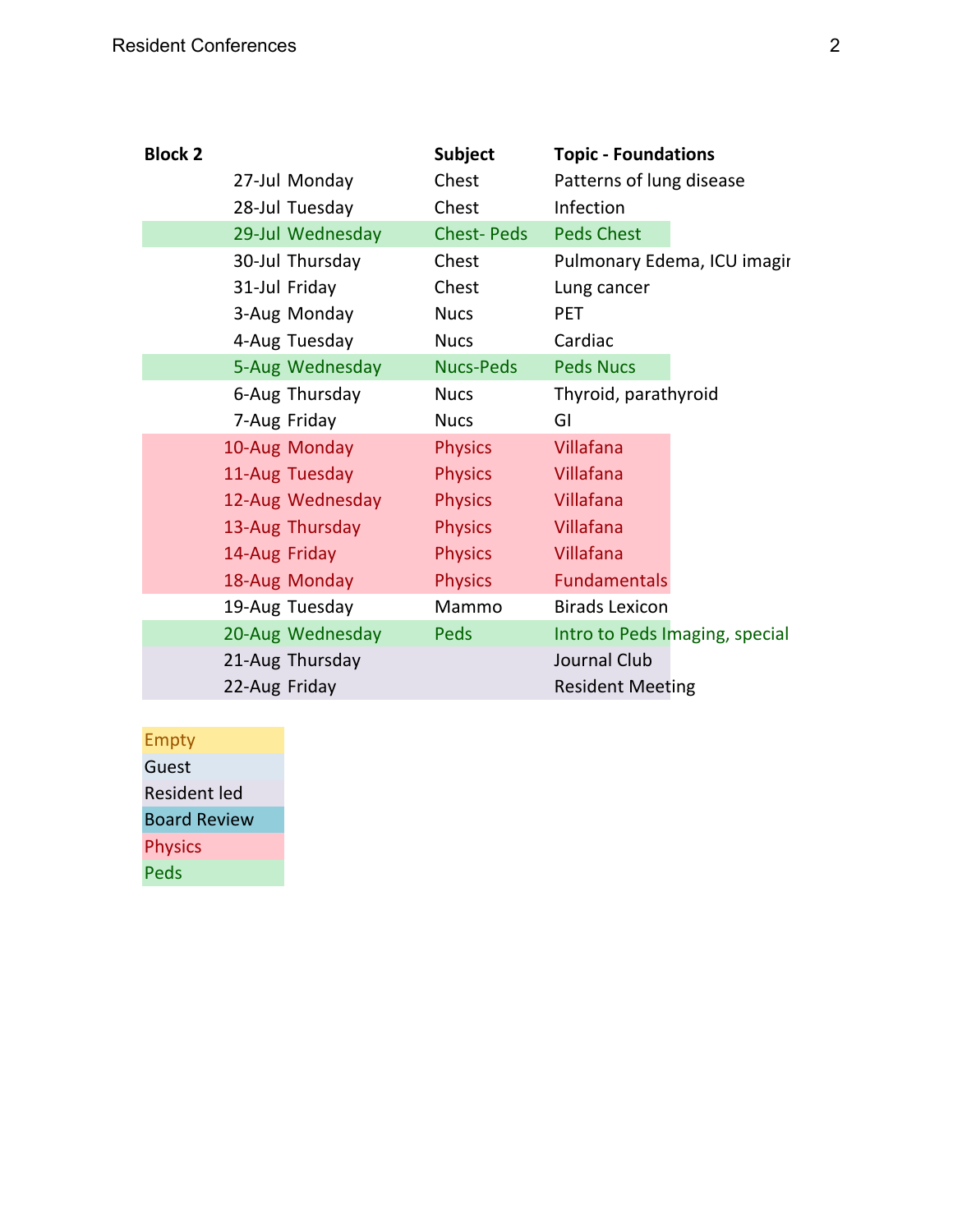| <b>Block 3</b>   | <b>Subject</b>  | <b>Topic-Foundations</b>      |
|------------------|-----------------|-------------------------------|
| 24-Aug Monday    | <b>MSK</b>      | Approach to Trauma            |
| 25-Aug Tuesday   | <b>MSK</b>      | Upper extremity trauma        |
| 26-Aug Wednesday | <b>MSK-Peds</b> | <b>Peds MSK</b>               |
| 27-Aug Thursday  | <b>MSK</b>      | Lower Extremity Trauma        |
| 28-Aug Friday    | <b>MSK</b>      | Imaging fracture treatment ar |
| 31-Aug Monday    | Repro/Endo      | First trimester               |
| 1-Sep Tuesday    | Repro/Endo      | Ovaries/Adnexa                |
| 2-Sep Wednesday  |                 | Repro/Endo-P(Peds repro/endo  |
| 3-Sep Thursday   | Repro/Endo      | Scrotum                       |
| 4-Sep Friday     | Repro/Endo      | <b>Uterus</b>                 |
| 7-Sep Monday     | Labor Day       |                               |
| 8-Sep Tuesday    | <b>Neuro</b>    | <b>Stroke</b>                 |
| 44083 Wednesday  | Neuro           | <b>Vascular Malformations</b> |
| 10-Sep Thursday  | Neuro-Peds      | Peds Neuro Vascular topic     |
| 11-Sep Friday    | <b>Neuro</b>    | SAH/Aneurysms                 |
| 14-Sep Monday    | <b>Neuro</b>    | <b>CNS Venous</b>             |
| 15-Sep Tuesday   | Mammo           | <b>US Birads Lexicon</b>      |
| 16-Sep Wednesday |                 |                               |
| 17-Sep Thursday  |                 | Journal Club                  |
| 18-Sep Friday    |                 | <b>Resident Meeting</b>       |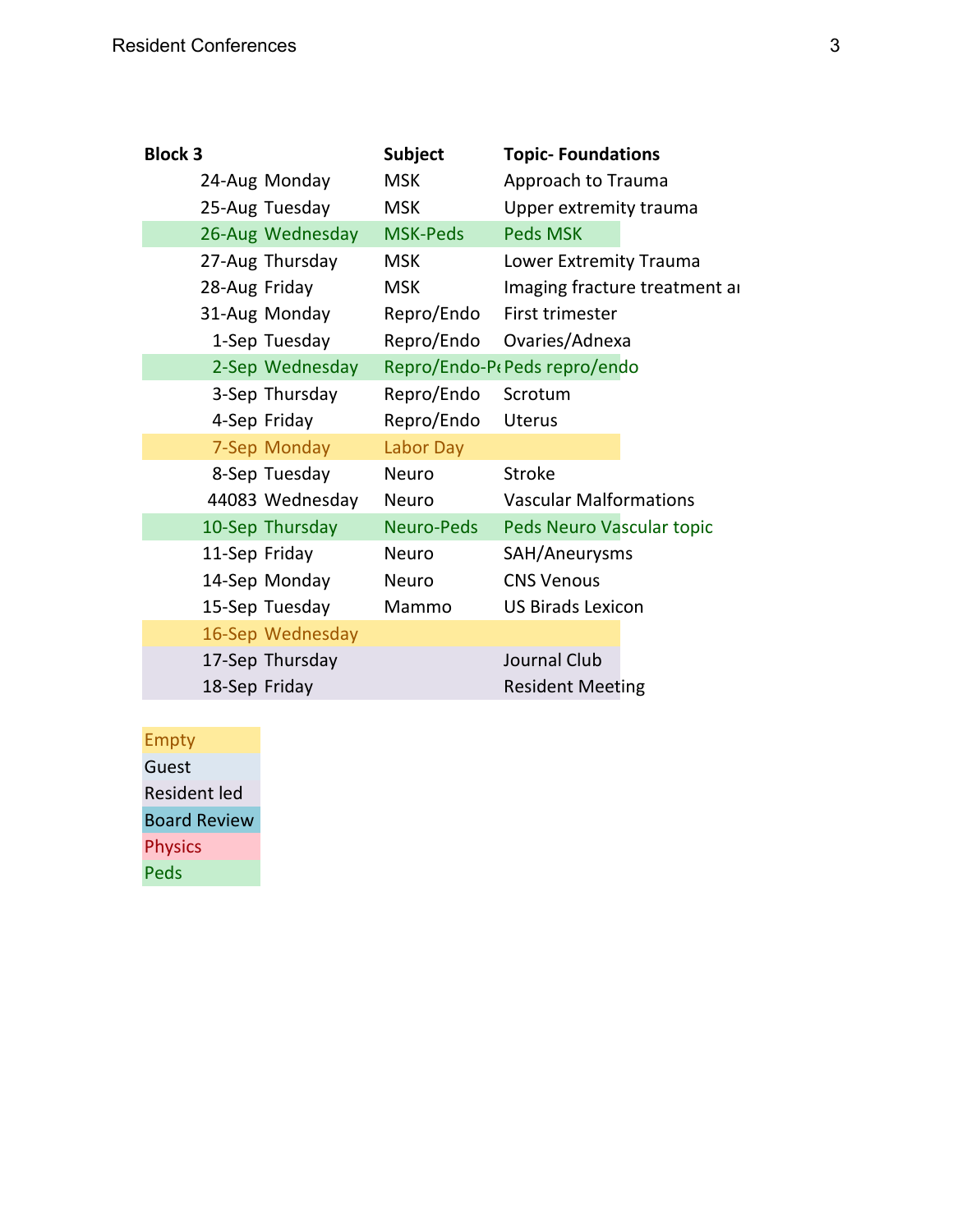| <b>Block 4</b> |               |                  | <b>Subject</b> | <b>Topic - Foundations</b>  |  |
|----------------|---------------|------------------|----------------|-----------------------------|--|
|                |               | 21-Sep Monday    | GI             | Duodenum                    |  |
|                |               | 22-Sep Tuesday   | GI             | Pancreas                    |  |
|                |               | 23-Sep Wednesday | GI             | <b>Peds GI</b>              |  |
|                |               | 24-Sep Thursday  | GI             | Liver                       |  |
|                | 25-Sep Friday |                  | GI             | Gallbladder                 |  |
|                |               | 28-Sep Monday    | Vascular       | Aorta                       |  |
|                |               | 29-Sep Tuesday   | Vascular       | <b>Aortic Trauma</b>        |  |
|                |               | 30-Sep Wednesday |                | Vascular-Peds Peds Vascular |  |
|                |               | 1-Oct Thursday   | Vascular       | Acute Aortic Syndrome       |  |
|                |               | 2-Oct Friday     | Vascular       | <b>Vascular US</b>          |  |
|                |               | 5-Oct Monday     | GU             | Retroperitoneum             |  |
|                |               | 6-Oct Tuesday    | GU             | Urethra                     |  |
|                |               | 7-Oct Wednesday  | GU             | Peds GU                     |  |
|                |               | 8-Oct Thursday   | GU             | Kidney-US                   |  |
|                |               | 9-Oct Friday     | GU             | Special exams (RUG, HSG, CT |  |
|                |               | 12-Oct Monday    | <b>Physics</b> |                             |  |
|                |               | 13-Oct Tuesday   | Mammo          | <b>MRI Birads Lexicon</b>   |  |
|                |               | 14-Oct Wednesday |                |                             |  |
|                |               | 15-Oct Thursday  |                | Journal Club                |  |
|                | 16-Oct Friday |                  |                | <b>Resident Meeting</b>     |  |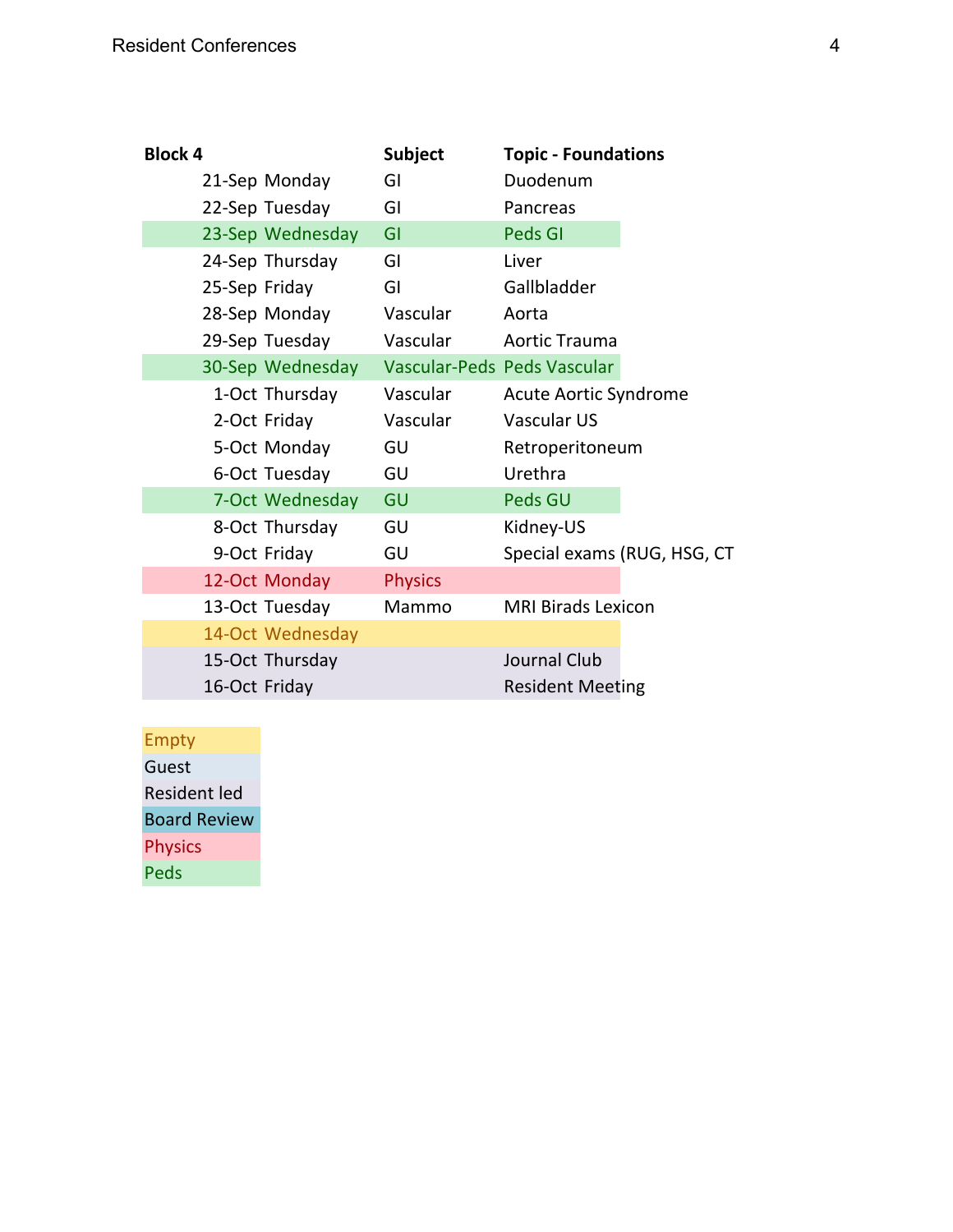| <b>Block 5</b>   | <b>Subject</b>    | <b>Topic - Foundations</b>   |
|------------------|-------------------|------------------------------|
| 19-Oct Monday    | <b>MSK</b>        | Approach to bone tumor       |
| 20-Oct Tuesday   | <b>MSK</b>        | <b>Malignant Tumors</b>      |
| 21-Oct Wednesday | <b>MSK-Peds</b>   | <b>Peds MSK</b>              |
| 22-Oct Thursday  | <b>MSK</b>        | <b>Benign Tumors</b>         |
| 23-Oct Friday    | <b>MSK</b>        | <b>Metastatic Tumors</b>     |
| 26-Oct Monday    | Chest             | Pulmonary Vascular disease   |
| 27-Oct Tuesday   | Chest             | Diffuse lung disease         |
| 28-Oct Wednesday | <b>Chest-Peds</b> | <b>Peds Airway</b>           |
| 29-Oct Thursday  | Chest             | Airway                       |
| 30-Oct Friday    | Chest             | Mediastinum                  |
| 2-Nov Monday     | GU                | MRI uterus, cervix, vagina   |
| 3-Nov Tuesday    | GU                | MRI ovary, adnexa            |
| 4-Nov Wednesday  | <b>GU-Peds</b>    | Peds GU                      |
| 5-Nov Thursday   | GU                | <b>MRI Prostate</b>          |
| 6-Nov Friday     | GU                | <b>MRI Prostate</b>          |
| 9-Nov Monday     | <b>Physics</b>    |                              |
| 10-Nov Tuesday   | Mammo             | Diagnostic workup and evalua |
| 11-Nov Wednesday |                   |                              |
| 12-Nov Thursday  |                   | Journal Club                 |
| 13-Nov Friday    |                   | <b>Resident Meeting</b>      |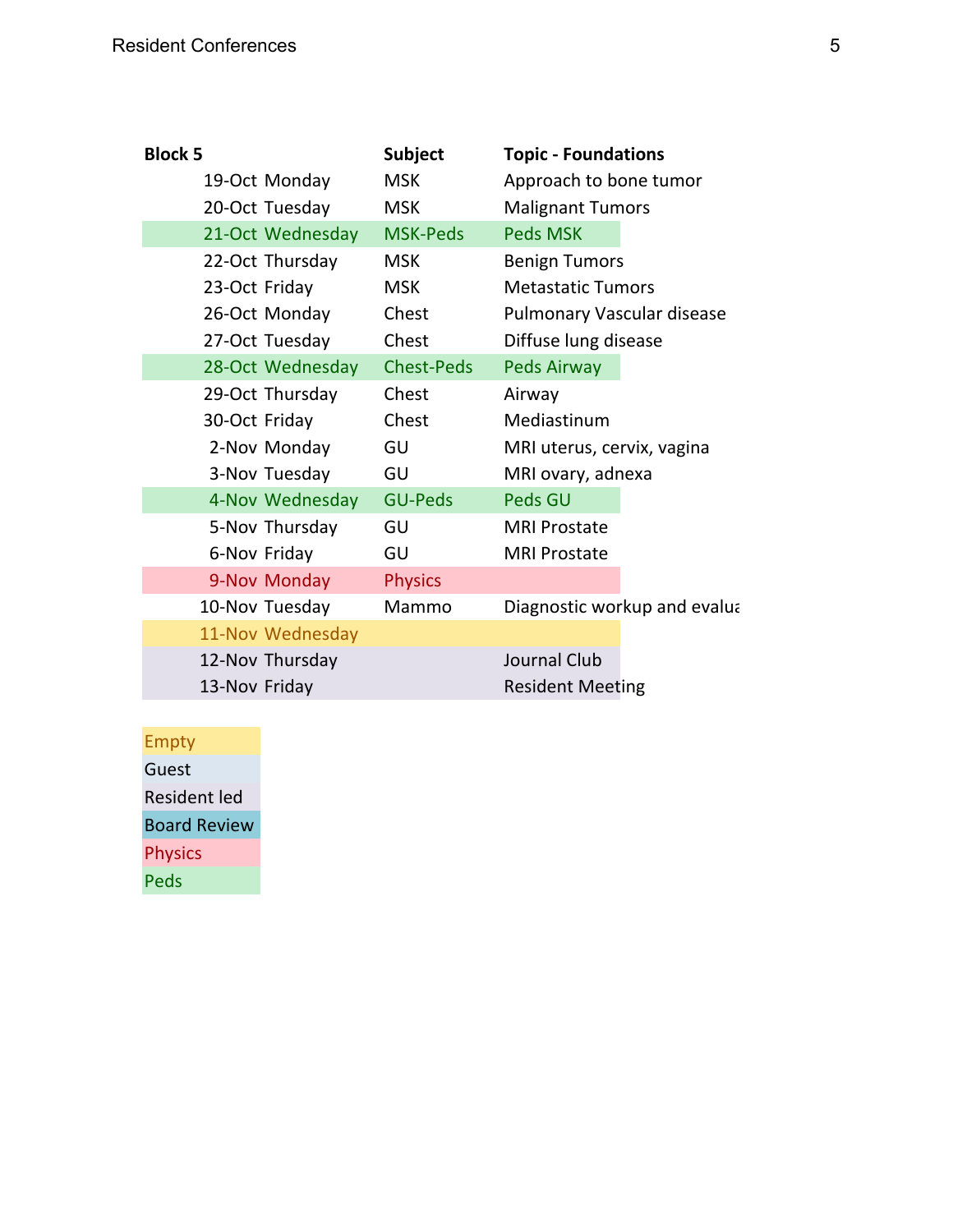| <b>Block 6</b>   | <b>Subject</b>      | <b>Intermediate</b>      |                              |
|------------------|---------------------|--------------------------|------------------------------|
| 16-Nov Monday    | <b>Nucs</b>         | <b>MSK</b>               |                              |
| 17-Nov Tuesday   | <b>Nucs</b>         | Renal                    |                              |
| 18-Nov Wednesday | <b>Nucs-Peds</b>    | <b>Peds Nucs</b>         |                              |
| 19-Nov Thursday  | <b>Nucs</b>         | Whole body imaging       |                              |
| 20-Nov Friday    | <b>Nucs</b>         | <b>CNS</b>               |                              |
| 23-Nov Monday    | GI                  | Liver US                 |                              |
| 24-Nov Tuesday   | GI                  | Gallbladder US           |                              |
| 25-Nov Wednesday | GI-Peds             | <b>Peds GI</b>           |                              |
| 26-Nov Thursday  | <b>Thanksgiving</b> |                          |                              |
| 27-Nov Friday    | <b>Thanksgiving</b> |                          |                              |
| 30-Nov Monday    | GI                  | <b>Biliary tree</b>      |                              |
| 1-Dec Tuesday    | GI                  | Mesentery and peritoneum |                              |
| 2-Dec Wednesday  | Cardiac-Peds        | <b>Peds Cardiac</b>      |                              |
| 3-Dec Thursday   | Cardiac             | <b>Coronary CTA</b>      |                              |
| 4-Dec Friday     | Cardiac             | Non ischemic Disease     |                              |
| 7-Dec Monday     | Cardiac             | <b>Cardiac MRI</b>       |                              |
| 8-Dec Tuesday    | Mammo               |                          | Breast imaging Interventions |
| 9-Dec Wednesday  |                     |                          |                              |
| 10-Dec Thursday  |                     | Journal Club             |                              |
| 11-Dec Friday    |                     | <b>Resident Meeting</b>  |                              |

Empty Guest Resident led Board Review Physics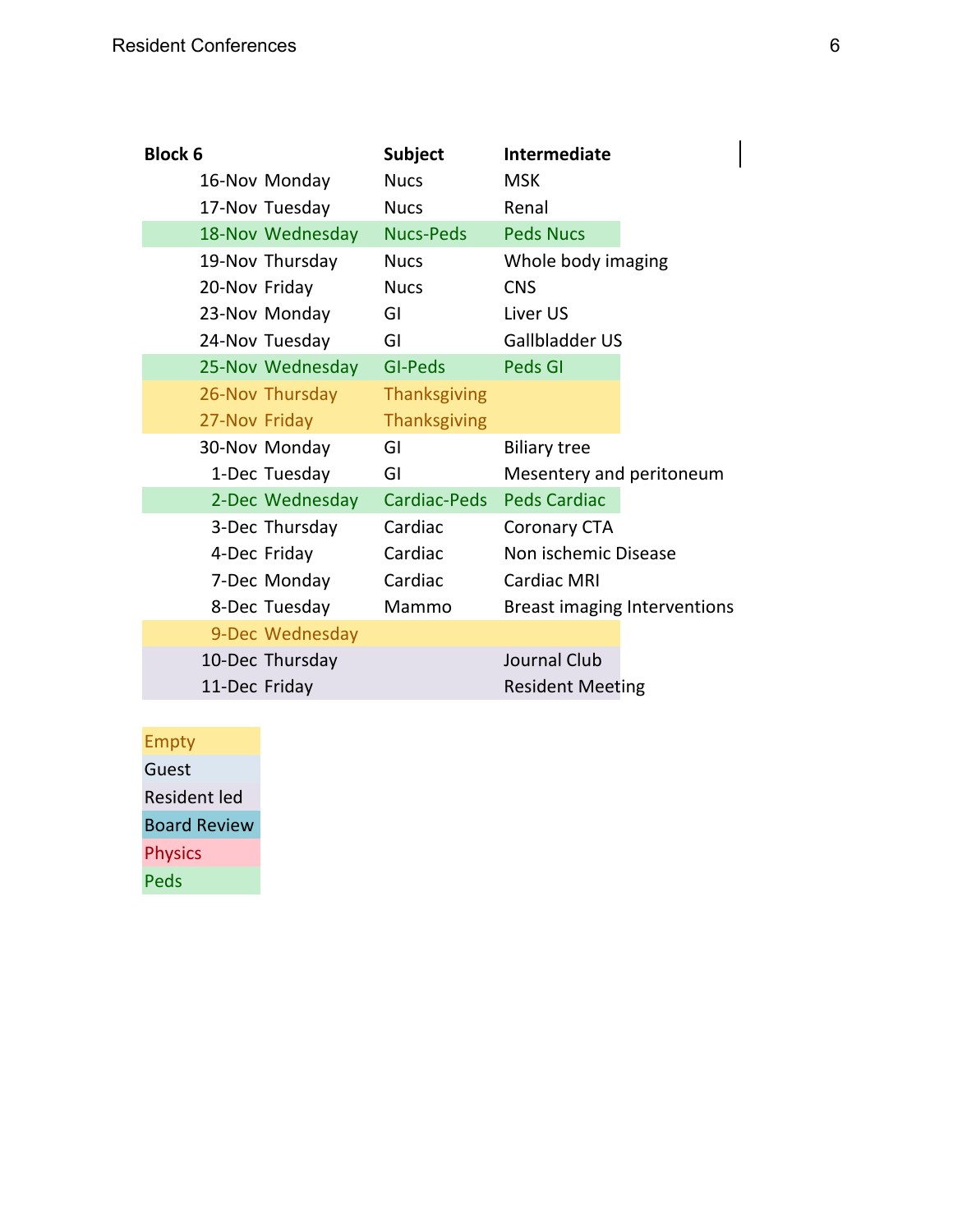| <b>Block 7</b>   | <b>Subject</b>       | <b>Intermediate</b>                       |
|------------------|----------------------|-------------------------------------------|
| 14-Dec Monday    | <b>Neuro</b>         | <b>Brain Tumors</b>                       |
| 15-Dec Tuesday   | <b>Neuro</b>         | <b>Pineal Tumor</b>                       |
| 16-Dec Wednesday | <b>Neuro-Peds</b>    | <b>Peds Neuro tumors</b>                  |
| 17-Dec Thursday  | <b>Neuro</b>         | Sellar/Suprasellar Tumors                 |
| 18-Dec Friday    | <b>Neuro</b>         | <b>Spine Tumors</b>                       |
| 21-Dec Monday    | Chest                | Pleura                                    |
| 22-Dec Tuesday   | <b>NIS</b>           | Contrast                                  |
| 23-Dec Wednesday | <b>NIS</b>           | <b>Contrast reactions</b>                 |
| 24-Dec Thursday  | <b>Christmas Eve</b> |                                           |
| 25-Dec Friday    | <b>Christmas Day</b> |                                           |
| 28-Dec Monday    | Repro/Endo           | Thyroid/parathyroid                       |
| 29-Dec Tuesday   |                      | Repro/Endo 2nd and 3rd trimester          |
| 30-Dec Wednesday |                      | Repro/Endo-P <sub>f</sub> Peds repro/endo |
| 31-Dec Thursday  | Repro/Endo           | MRI of pregnancy                          |
| 1-Jan Friday     | <b>New Years Day</b> |                                           |
| 4-Jan Monday     | <b>Physics</b>       |                                           |
| 5-Jan Tuesday    | Mammo                | Risk assessment models                    |
| 6-Jan Wednesday  |                      |                                           |
| 7-Jan Thursday   |                      | Journal Club                              |
| 8-Jan Friday     |                      | <b>Resident Meeting</b>                   |
|                  |                      |                                           |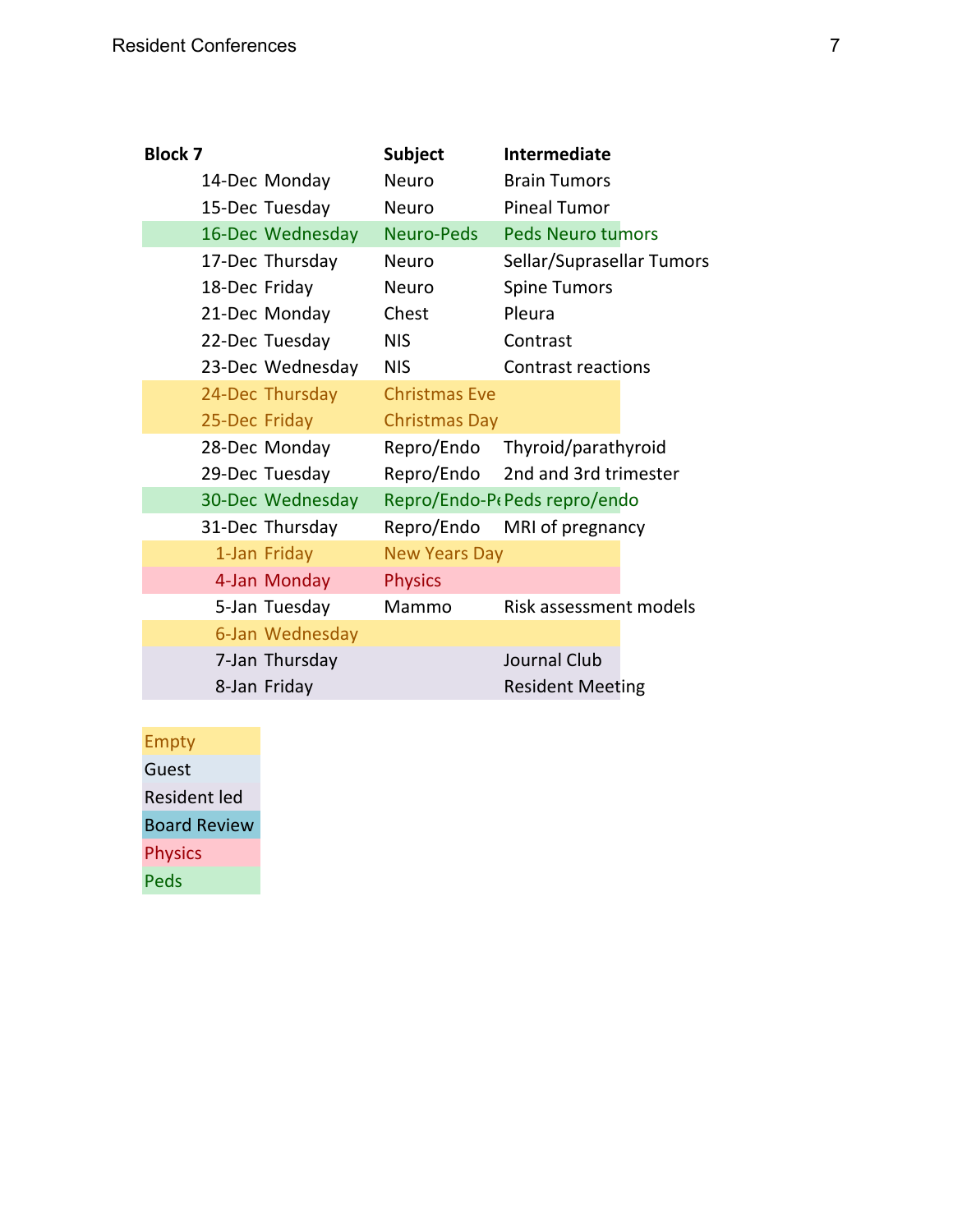| <b>Block 8</b>   | <b>Subject</b>                   | <b>Intermediate</b>            |
|------------------|----------------------------------|--------------------------------|
| 11-Jan Monday    | GI                               | <b>MRI</b> focal liver lesions |
| 12-Jan Tuesday   | GI                               | <b>LIRADS</b>                  |
| 13-Jan Wednesday | GI                               | peds GI, MRI                   |
| 44210 Thursday   | GI                               | MRI diffuse liver disease      |
| 44211 Friday     | GI                               | <b>MRI Gallbladder</b>         |
| 18-Jan Monday    | <b>Martin Luther King Jr Day</b> |                                |
| 19-Jan Tuesday   | <b>MSK</b>                       | Approach to joint disease      |
| 20-Jan Wednesday | <b>MSK</b>                       | Inflammatory arthritis         |
| 21-Jan Thursday  | <b>MSK</b>                       | Non-inflammatory joint disea   |
| 22-Jan Friday    | <b>MSK</b>                       | Metabolic and Systemic cond    |
| 25-Jan Monday    | Neuro                            | Orbits                         |
| 26-Jan Tuesday   | <b>Neuro</b>                     | Paranasal sinuses              |
| 27-Jan Wednesday | <b>Neuro-Peds</b>                | Peds head and neck             |
| 28-Jan Thursday  | <b>Neuro</b>                     | Fascial spaces, suprahyoid ned |
| 29-Jan Friday    | Neuro                            | Neck infection                 |
| 1-Feb Monday     | <b>Physics</b>                   |                                |
| 2-Feb Tuesday    | Mammo                            | Nipple Discharge, Breast pain  |
| 3-Feb Wednesday  |                                  |                                |
| 4-Feb Thursday   |                                  | <b>Grand Rounds</b>            |
| 5-Feb Friday     |                                  | <b>Resident Meeting</b>        |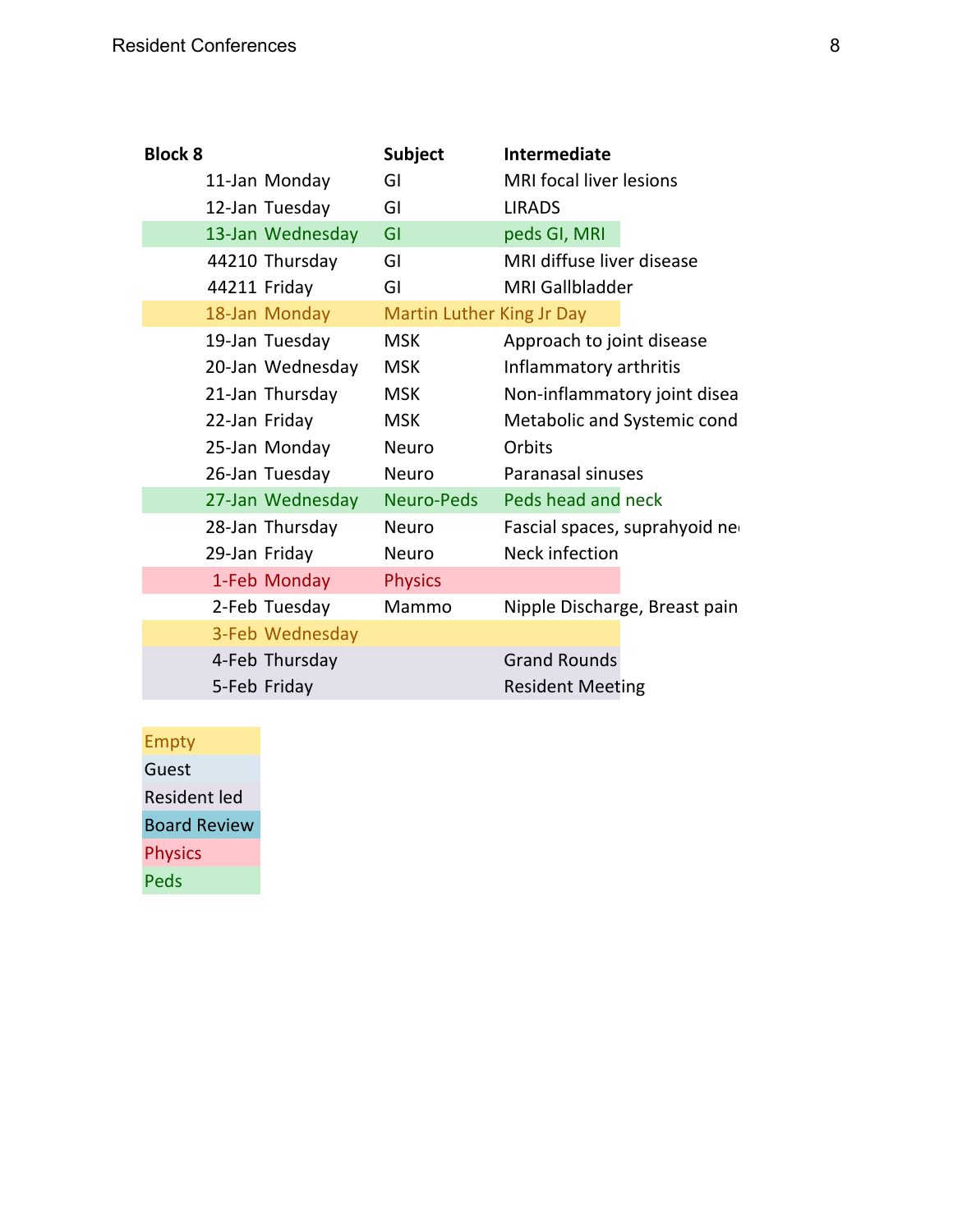| <b>Block 9</b>   | <b>Subject</b>              | <b>ED Imaging</b>       |
|------------------|-----------------------------|-------------------------|
| 8-Feb Monday     | GI                          | <b>ED Imaging</b>       |
| 9-Feb Tuesday    | GI                          | <b>ED Imaging</b>       |
| 10-Feb Wednesday | <b>GI-Peds</b>              | <b>ED Imaging</b>       |
| 11-Feb Thursday  | GI                          | <b>ED Imaging</b>       |
| 12-Feb Friday    | <b>MSK</b>                  | <b>ED Imaging</b>       |
| 15-Feb Monday    | <b>MSK</b>                  | <b>ED Imaging</b>       |
| 16-Feb Tuesday   | <b>MSK</b>                  | <b>ED Imaging</b>       |
| 17-Feb Wednesday | <b>MSK-Peds</b>             | <b>ED Imaging</b>       |
| 18-Feb Thursday  | GU                          | <b>ED Imaging</b>       |
| 19-Feb Friday    | GU                          | <b>ED Imaging</b>       |
| 22-Feb Monday    | GU                          | <b>ED Imaging</b>       |
| 23-Feb Tuesday   | Chest                       | <b>ED Imaging</b>       |
| 24-Feb Wednesday | <b>Chest-Peds</b>           | <b>ED Imaging</b>       |
| 25-Feb Thursday  | Chest                       | <b>ED Imaging</b>       |
| 26-Feb Friday    | Chest                       | <b>ED Imaging</b>       |
| 1-Mar Monday     | <b>Physics</b>              |                         |
| 2-Mar Tuesday    | Mammo                       | MQSA and the Audit      |
| 3-Mar Wednesday  | <b>Journal Club or Peds</b> |                         |
| 4-Mar Thursday   |                             | <b>Grand Rounds</b>     |
| 5-Mar Friday     |                             | <b>Resident Meeting</b> |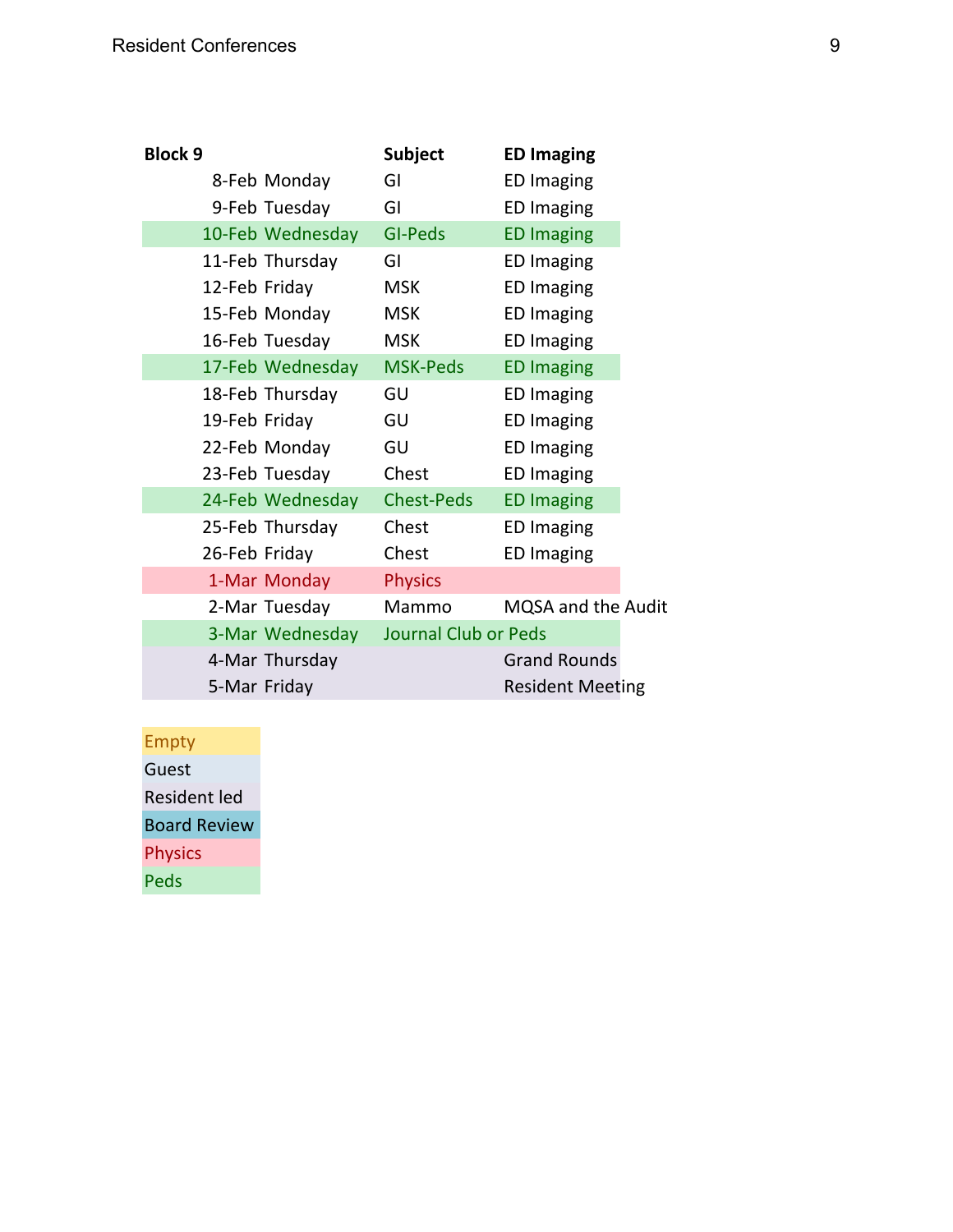| <b>Block 10</b> |                  | Subject                 | <b>ED Imaging</b>       |  |
|-----------------|------------------|-------------------------|-------------------------|--|
|                 | 8-Mar Monday     | <b>Nucs</b>             | <b>ED Imaging</b>       |  |
|                 | 9-Mar Tuesday    | <b>Nucs</b>             | <b>ED Imaging</b>       |  |
|                 | 10-Mar Wednesday | Repro/Endo-P(ED Imaging |                         |  |
|                 | 11-Mar Thursday  | Repro/Endo              | ED Imaging              |  |
| 12-Mar Friday   |                  | Repro/Endo              | <b>ED Imaging</b>       |  |
|                 | 15-Mar Monday    | Neuro                   | <b>ED Imaging</b>       |  |
|                 | 16-Mar Tuesday   | Neuro                   | <b>ED Imaging</b>       |  |
|                 | 17-Mar Wednesday | Neuro-Peds              | <b>ED Imaging</b>       |  |
|                 | 18-Mar Thursday  | Neuro                   | <b>ED Imaging</b>       |  |
| 19-Mar Friday   |                  | Neuro                   | <b>ED Imaging</b>       |  |
|                 | 22-Mar Monday    | <b>Physics</b>          | Villafana               |  |
|                 | 23-Mar Tuesday   | <b>Physics</b>          | Villafana               |  |
|                 | 24-Mar Wednesday | <b>Physics</b>          | Villafana               |  |
|                 | 25-Mar Thursday  | <b>Physics</b>          | Villafana               |  |
| 26-Mar Friday   |                  | <b>Physics</b>          | Villafana               |  |
|                 | 29-Mar Monday    | Klein                   | Klein                   |  |
|                 | 30-Mar Tuesday   | Klein                   | Klein                   |  |
|                 | 31-Mar Wednesdav |                         |                         |  |
|                 | 1-Apr Thursday   |                         | <b>Grand Rounds</b>     |  |
|                 | 2-Apr Friday     |                         | <b>Resident Meeting</b> |  |
|                 |                  |                         |                         |  |
|                 |                  |                         |                         |  |
| <b>Block 10</b> |                  | Subject                 | <b>R3 Board Reviews</b> |  |
|                 | 8-Mar Monday     | <b>Mammo</b>            | <b>Board Review</b>     |  |
|                 | 9-Mar Tuesday    | Mammo                   | <b>Board Review</b>     |  |
|                 | 10-Mar Wednesday | Mammo                   | <b>Board Review</b>     |  |
|                 | 11-Mar Thursday  | Mammo                   | <b>Board Review</b>     |  |
| 12-Mar Friday   |                  | Mammo                   | <b>Board Review</b>     |  |
|                 | 15-Mar Monday    | <b>MSK</b>              | <b>Board Review</b>     |  |
|                 | 16-Mar Tuesday   | MSK                     | <b>Board Review</b>     |  |
|                 | 17-Mar Wednesday | MSK                     | <b>Board Review</b>     |  |
|                 | 18-Mar Thursday  | <b>MSK</b>              | <b>Board Review</b>     |  |
| 19-Mar Friday   |                  | MSK                     | <b>Board Review</b>     |  |
|                 | 22-Mar Monday    | Repro/Endo              | <b>Board Review</b>     |  |
|                 | 23-Mar Tuesdav   | Repro/Endo              | <b>Board Review</b>     |  |
|                 | 24-Mar Wednesday | Repro/Endo              | <b>Board Review</b>     |  |
|                 | 25-Mar Thursday  | Repro/Endo              | <b>Board Review</b>     |  |
| 26-Mar Friday   |                  | Repro/Endo              | <b>Board Review</b>     |  |
|                 | 29-Mar Monday    | Klein                   | Klein                   |  |
|                 | 30-Mar Tuesday   | Klein                   | Klein                   |  |
|                 | 31-Mar Wednesday |                         | <b>Grand Rounds</b>     |  |

2-Apr Friday Resident Meeting

#### Empty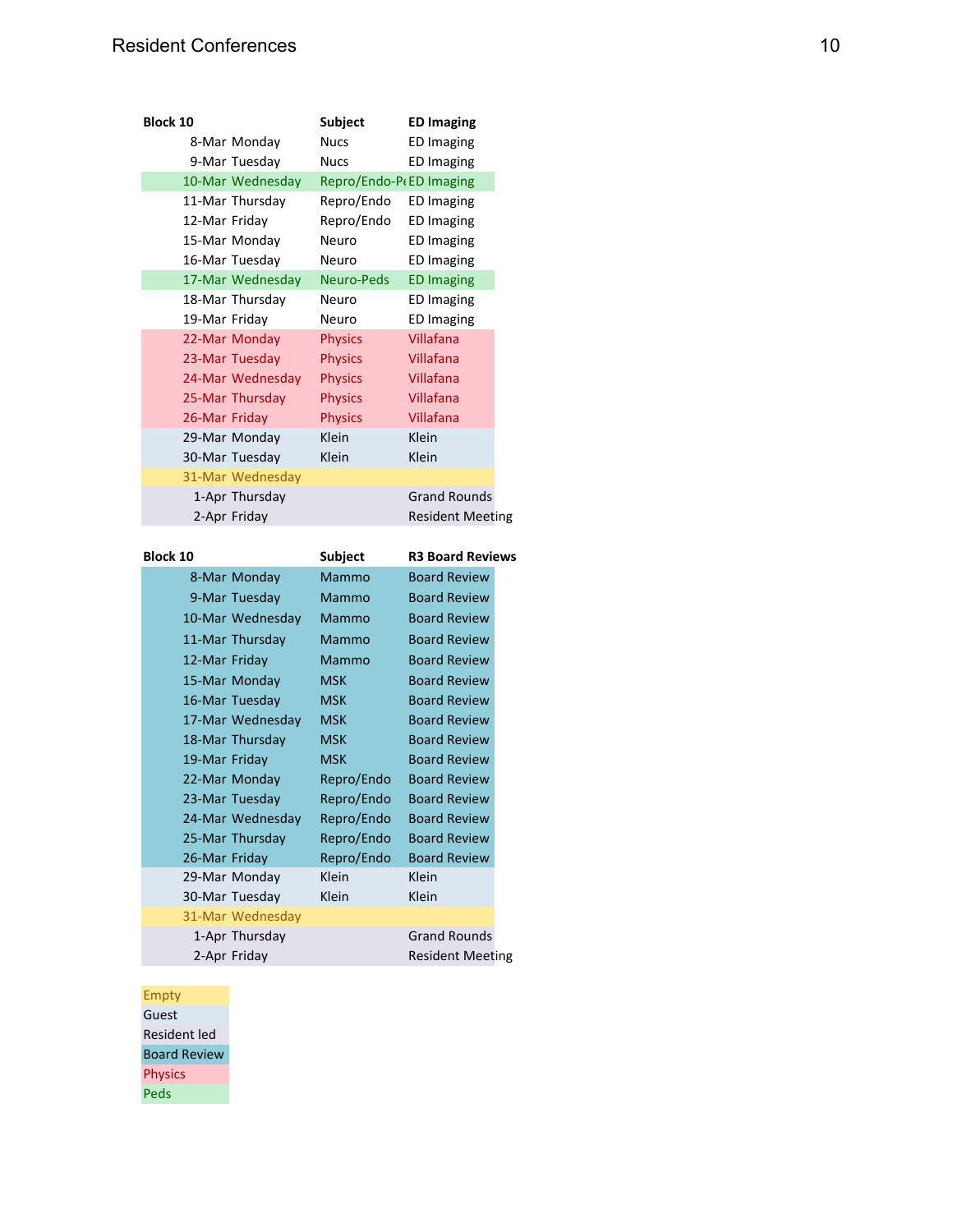| <b>Block 11</b>  | <b>Subject</b> | <b>Topic - Board Review R3's</b> |
|------------------|----------------|----------------------------------|
| 5-Apr Monday     | Cardiac        | <b>Board Review</b>              |
| 6-Apr Tuesday    | Cardiac        | <b>Board Review</b>              |
| 7-Apr Wednesday  | Cardiac        | <b>Board Review</b>              |
| 8-Apr Thursday   | Cardiac        | <b>Board Review</b>              |
| 9-Apr Friday     | Cardiac        | <b>Board Review</b>              |
| 12-Apr Monday    | Chest          | <b>Board Review</b>              |
| 13-Apr Tuesday   | Chest          | <b>Board Review</b>              |
| 14-Apr Wednesday | Chest          | <b>Board Review</b>              |
| 15-Apr Thursday  | Chest          | <b>Board Review</b>              |
| 16-Apr Friday    | <b>Chest</b>   | <b>Board Review</b>              |
| 19-Apr Monday    | GI             | <b>Board Review</b>              |
| 20-Apr Tuesday   | GI             | <b>Board Review</b>              |
| 21-Apr Wednesday | GI             | <b>Board Review</b>              |
| 22-Apr Thursday  | GI             | <b>Board Review</b>              |
| 23-Apr Friday    | GI             | <b>Board Review</b>              |
| 26-Apr Monday    | <b>Physics</b> |                                  |
| 27-Apr Tuesday   | Mammo          | <b>Breast Implant Evaluation</b> |
| 28-Apr Wednesday |                | <b>Grand Rounds</b>              |
| 29-Apr Thursday  |                | <b>Grand Rounds</b>              |
| 30-Apr Friday    |                | <b>Resident Meeting</b>          |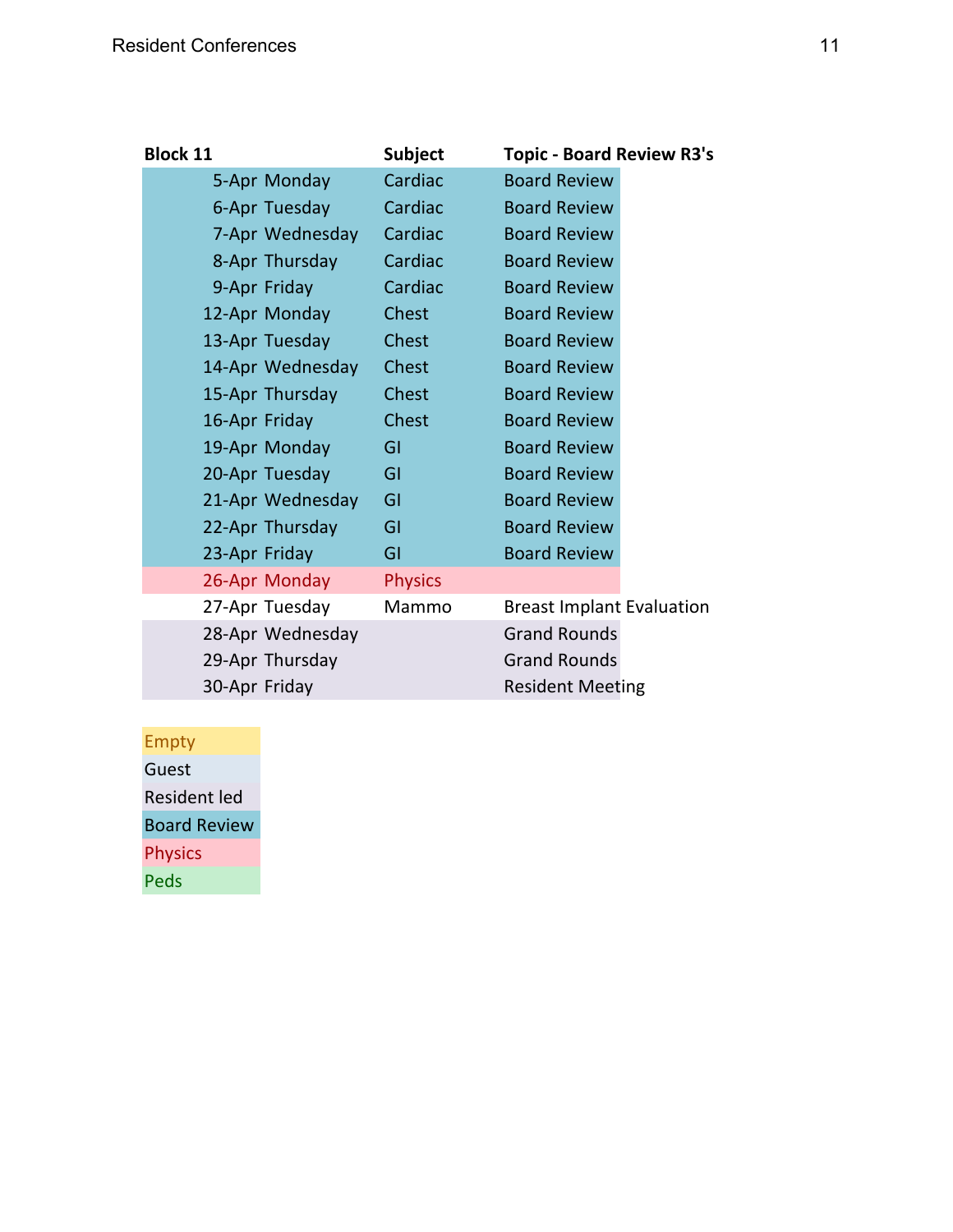| <b>Block 12</b>  | <b>Subject</b> | <b>Topic - Board Review R3's</b> |
|------------------|----------------|----------------------------------|
| 3-May Monday     | <b>Nucs</b>    | <b>Board Review</b>              |
| 4-May Tuesday    | <b>Nucs</b>    | <b>Board Review</b>              |
| 5-May Wednesday  | <b>Nucs</b>    | <b>Board Review</b>              |
| 6-May Thursday   | <b>Nucs</b>    | <b>Board Review</b>              |
| 7-May Friday     | <b>Nucs</b>    | <b>Board Review</b>              |
| 10-May Monday    | GU             | <b>Board Review</b>              |
| 11-May Tuesday   | GU             | <b>Board Review</b>              |
| 12-May Wednesday | GU             | <b>Board Review</b>              |
| 13-May Thursday  | GU             | <b>Board Review</b>              |
| 14-May Friday    | GU             | <b>Board Review</b>              |
| 17-May Monday    | <b>Neuro</b>   | <b>Board Review</b>              |
| 18-May Tuesday   | <b>Neuro</b>   | <b>Board Review</b>              |
| 19-May Wednesday | <b>Neuro</b>   | <b>Board Review</b>              |
| 20-May Thursday  | <b>Neuro</b>   | <b>Board Review</b>              |
| 21-May Friday    | <b>Neuro</b>   | <b>Board Review</b>              |
| 24-May Monday    | Mammo          | Benign Rad Path Correlation      |
| 25-May Tuesday   | Diner lecture  | <b>Diner</b>                     |
| 26-May Wednesday | <b>Diner</b>   | <b>Diner</b>                     |
| 27-May Thursday  |                | <b>Grand Rounds</b>              |
| 28-May Friday    |                | <b>Resident Meeting</b>          |